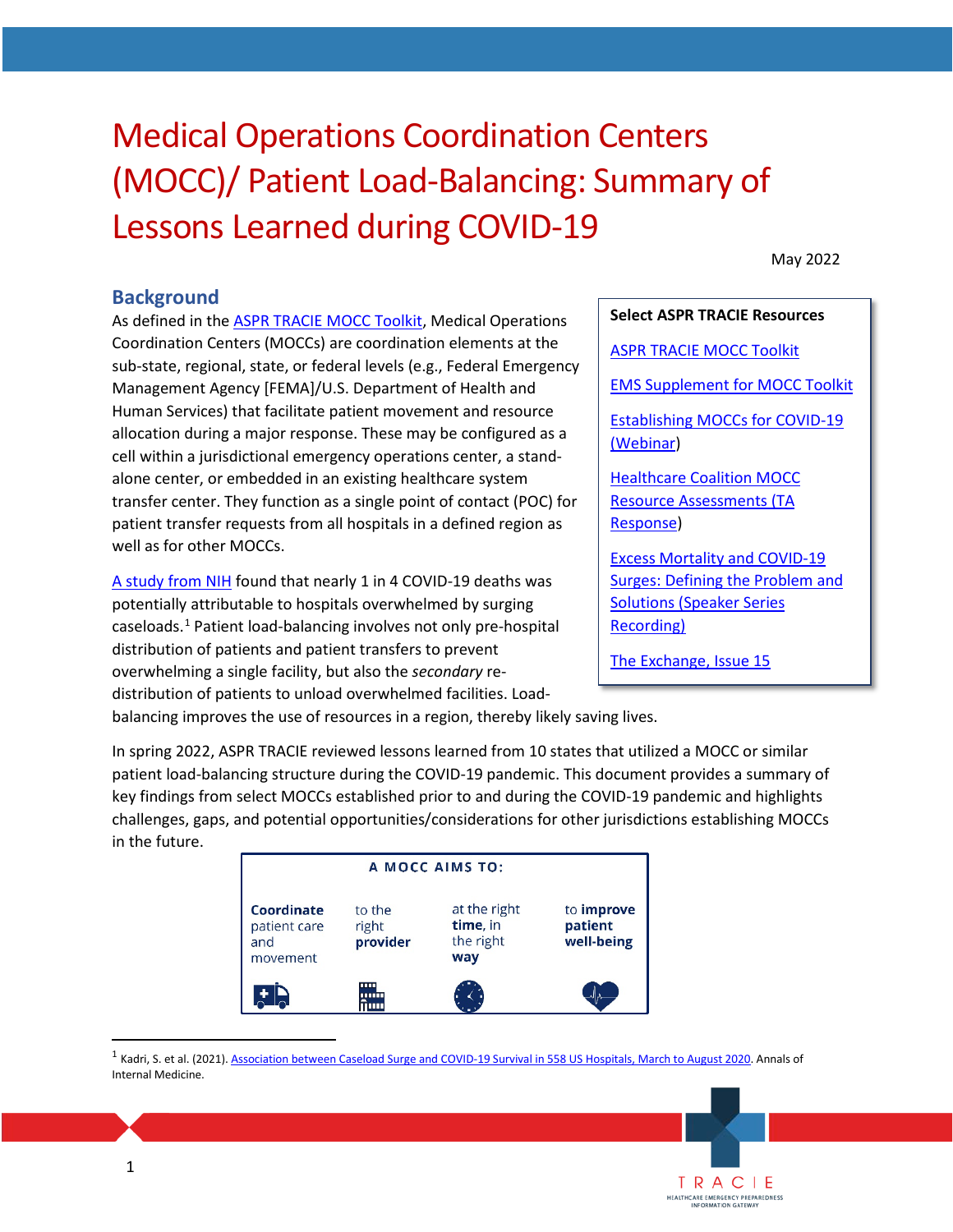### **Key Findings**

- The COVID-19 pandemic caused an unprecedented need for critical care services in hospitals. States opted for different approaches to coordinate care and facilitate patient transfers.
	- $\circ$  One state chose an integrated and public safety-based model at an existing state emergency medical services (EMS) coordination agency. An intensivist was consulted to determine whether patients needed to be transferred and coordination with an appropriate destination was carried out by the MOCC.<sup>2</sup>
	- o Others established collaborative partnerships between healthcare facilities, public health, hospital associations, and healthcare coalitions.<sup>3</sup>
	- hospitals. Functions, scope, and authorities were based on cooperative and voluntary  $\circ$  A few states leveraged existing coordination systems to function as transfer centers for agreements developed by stakeholders.
- Hospital participation in the MOCC was voluntary for 8 of the 10 respondents.
- beds. In some cases, this merely involved bed brokering on a conference call. In others, virtual • A standard goal was to ensure a consistent level of available care and maximize use of available critical care support for in-place care was provided when transportation was unavailable or when care could safely be provided at the current hospital based on available resources.
- referral partners could not accept transfers. The ability to monitor bed availability in hospitals • Coordination, communication, and partnerships were key in moving patients when traditional combined with quantitative surge indicators helped staff identify needs and available assets and determine the best support available for hospitals under surge stress.
- • Hospitals in rural areas were significantly impacted by limited access to referral centers and benefited from regional coordination, particularly when beds were available. Requests from these facilities comprised over 50% of all requests in a summary of three states' experiences. [4](#page-1-2)
- • Authority over the MOCCs varied between states but most were linked to the state's department of understanding (MOUs) were established by several MOCCs and defined commitments and health by contractual ties or an executive order by the governor. Comprehensive memoranda of authorities between hospitals, healthcare systems, EMS, transport services, and skilled nursing facilities.
- operating entity. Several states mentioned the lack of clear authority to institute policy as a • Development of MOCC policy varied significantly between states. Some policies were developed by the state, some by hospital associations, some by the medical director/director, and some by the challenge.
- • Some MOCCs only focused on COVID-19 patients while others coordinated a mix of intensive care unit, medical/surgical, intermediate care, extracorporeal membrane oxygenation (ECMO), and pediatric transfers.



<span id="page-1-0"></span><sup>&</sup>lt;sup>2</sup> Galvagno, S.M., Naumann, A., Delbridge, T.R., et al. (2021). The Role of a Statewide Critical Care Coordination Center in the Coronavirus [Disease 2019 Pandemic-and Beyond. C](https://www.ncbi.nlm.nih.gov/pmc/articles/PMC8556043/)ritical Care Explorations.

<span id="page-1-1"></span><sup>&</sup>lt;sup>3</sup> Mitchell, S. H., Rigler, J., Baum, K. (2022)[. Regional Transfer Coordination and Hospital Load Balancing During COVID-19 Surges.](https://jamanetwork.com/journals/jama-health-forum/fullarticle/2788933) JAMA Health Forum.

<span id="page-1-2"></span> $<sup>4</sup>$  Ibid.</sup>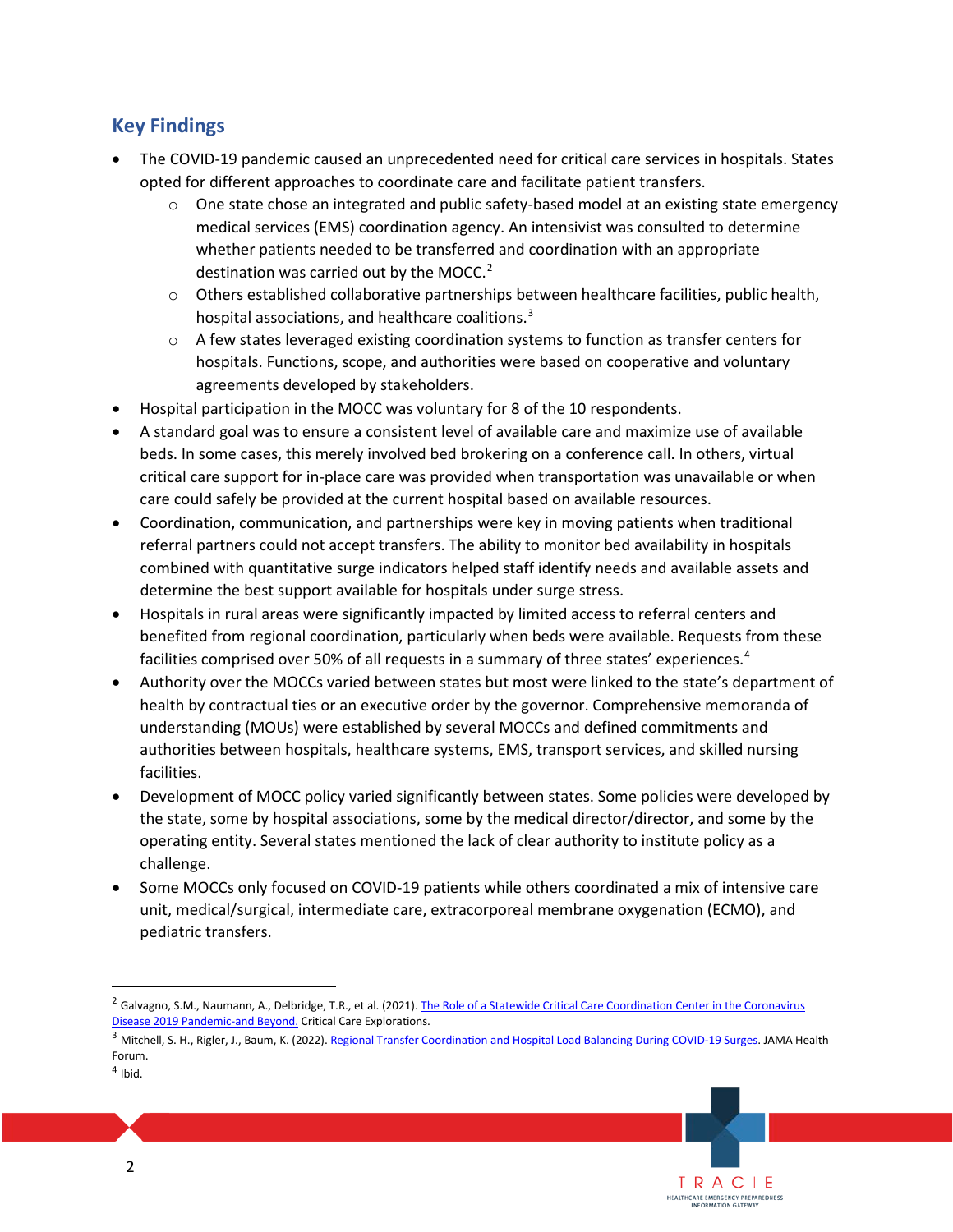- • Staffing for MOCCs varied from state to state. A few MOCCS relied on emergency medical contracted vendors to support operations. In most cases, a physician oversaw clinical decisiontechnicians and paramedics trained in transferring patients while others used hospital providers or making during the transfer process. One state specified 5.7 full-time employees were required to staff the MOCC; another stated that personnel were scaled to demand.
- • Eight of 10 MOCCs had both a virtual component and physical location (two MOCCs were virtual only).
- • Seven MOCCs prioritized transfers based on acuity; one only did so during some periods of the operation. Two did not prioritize patients.
- voluntary participation. Three were established prior, though the scope was noted in two cases to be significantly broader than prior efforts. All stated that they would continue to use a MOCC in • Seven of 10 states in this review noted that their MOCC was established due to the pandemic with future disasters.
- Seven of 10 MOCCs involved EMS or were managed by the state EMS agency.
- The number of patients placed ranged from less than 10 to approximately 9,800.
- • Web-based systems were used to track bed availability and hospital resources. Platforms were state-wide, and most shared data with partners outside the MOCC. The vast majority of data input was manual.
	- Information Exchange for real-time bed visibility. [5](#page-2-0)  $\circ$  One state outsourced informatics support to a vendor and partnered with the Health
	- o Another MOCC worked with Microsoft to build a platform for surveillance of COVID-19 patients and resource impacts.[6](#page-2-1)
	- $\circ$  All MOCCs had a dedicated phone number with redundant communication pathways.
- • Most MOCCs had expanded information-sharing functions beyond managing transfers. Two MOCCs staff. One MOCC used a common POC to process logistical requests between hospitals and other state operational elements with responsibilities for allocating travel nursing staff to hospitals across had direct responsibility for request and distribution of other resources including supplemental state lines.
- (CARES) Act, FEMA response funds, state mission assignment funds, Centers for Disease Control and Prevention Crisis Response Cooperative Agreements, Office of the Assistant Secretary for noted they have received continued funding for the MOCC for the next two years. • MOCC funding sources varied and included: the Coronavirus Aid, Relief, and Economic Security Preparedness and Response Hospital Preparedness Funds, EMS, and state general funds. One state

<span id="page-2-1"></span><sup>&</sup>lt;sup>6</sup> Michell, S. H. et al. (2020). Western Washington State COVID-19 Experience: Keys to Flattening the Curve and Effective Health System [Response. J](https://pubmed.ncbi.nlm.nih.gov/32561446/)ournal of American College of Surgeons.



<span id="page-2-0"></span><sup>&</sup>lt;sup>5</sup> Villarroel, L. et al. (2021). Collaboration on the Arizona Surge Line: How COVID-19 Became the Impetus for Public, Private, and Federal [Hospitals to Function as One System.](https://catalyst.nejm.org/doi/full/10.1056/CAT.20.0595) NEJM Catalyst.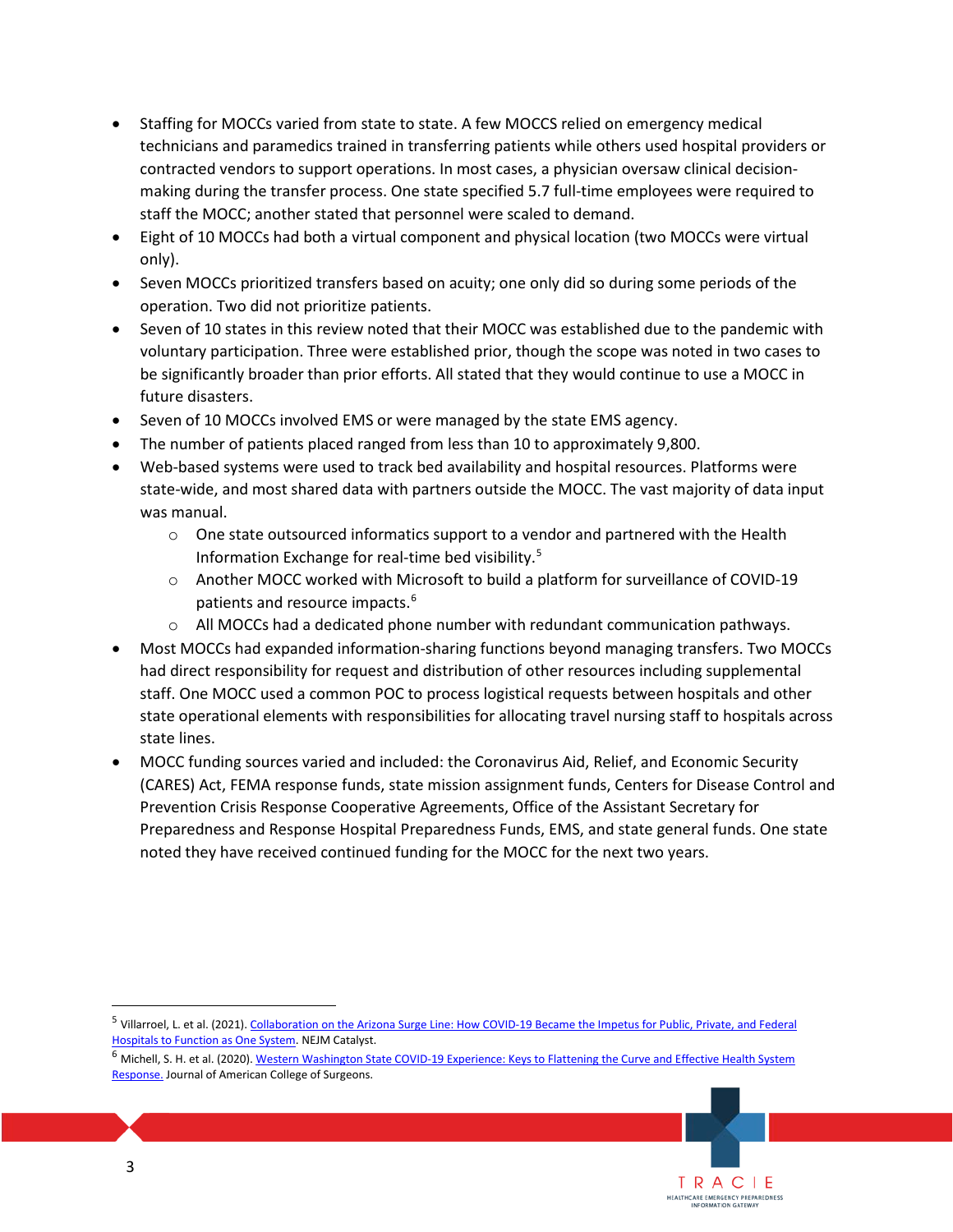## **Challenges/ Gaps**

- • Creating and staffing a new MOCC was challenging during the pandemic, as there was limited precedent for obtaining medical consultation to prioritize transfers and provide clinical advice.
- hospitals in one state who felt that larger facilities would use their size to capture transfers and • Many hospitals did not understand the MOCC concept and there were concerns from smaller market share.
- • Load-balancing transfers from an overloaded hospital to one with capacity are not generally transfers to higher levels of care; therefore payments/reimbursements were problematic. One state worked in advance with major payors to ensure that transfers would be paid for. Others used an executive order to facilitate these transfers and payments.<sup>7,8</sup>
- • Scarce beds often resulted in long transfers to more distant hospitals, stressing EMS agencies, particularly those in rural areas.
- • Most rural hospitals do not have the resources or expertise available to support intensive providing this support to hospitals not affiliated with a parent system. The National Emergency [Tele-Critical Care Network](https://www.tatrc.org/netccn/index.html) is a federal resource at least one state used to support several rural patient care.<sup>9</sup> Telemedicine/virtual support was helpful, but there was often not precedent for hospitals.
- • Hospitals in one state were initially reluctant to share information as they did not want to divulge vulnerabilities to other facilities and the MOCC. This could be more of an issue when a MOCC is operated by the state, which may have regulatory authority over hospitals.
- in their response. They used a pre-existing coordination system to function as a transfer center • One state noticed a gap in handling large-scale inter-facility transfers during patient surges early for hospitals.
- platforms, varying facility size, tracking too many resources, and limiting staffing/time for data bed tracking instead of having to rely on manual input by staff. • Real-time surveillance of hospital capacity was challenging due to the use of multiple tracking input. Some states noted that it would have been helpful to have a real-time data platform for
- voluntarily participate in the MOCC. Without clear policies and authorities, there was often no • Many states noted challenges with convincing hospitals that had capacity to take patients to way to compel a hospital to participate in a MOCC or help with load-balancing.
- At least one state encountered resistance to making their transfer line able to move both COVID and non-COVID critical patients from rural areas, which ultimately limited the effectiveness of the centralized transfer line.
- • Hospitals and other partners lacked awareness of existing/new MOCC plans and processes in at least two states.
- Demand ebbed and flowed across the surges which complicated maintaining a stable staffing and response model.

<sup>&</sup>lt;sup>7</sup> State of Colorado. (2021). Executive Order D 2021 135.

<span id="page-3-1"></span><span id="page-3-0"></span><sup>8</sup> State of Arizona. (2020). Executive Order 2020-38.

<span id="page-3-2"></span>[<sup>9</sup> Regional Transfer Coordination and Hospital Load Balancing During COVID-19 Surges \(](https://jamanetwork.com/journals/jama-health-forum/fullarticle/2788933)n 3)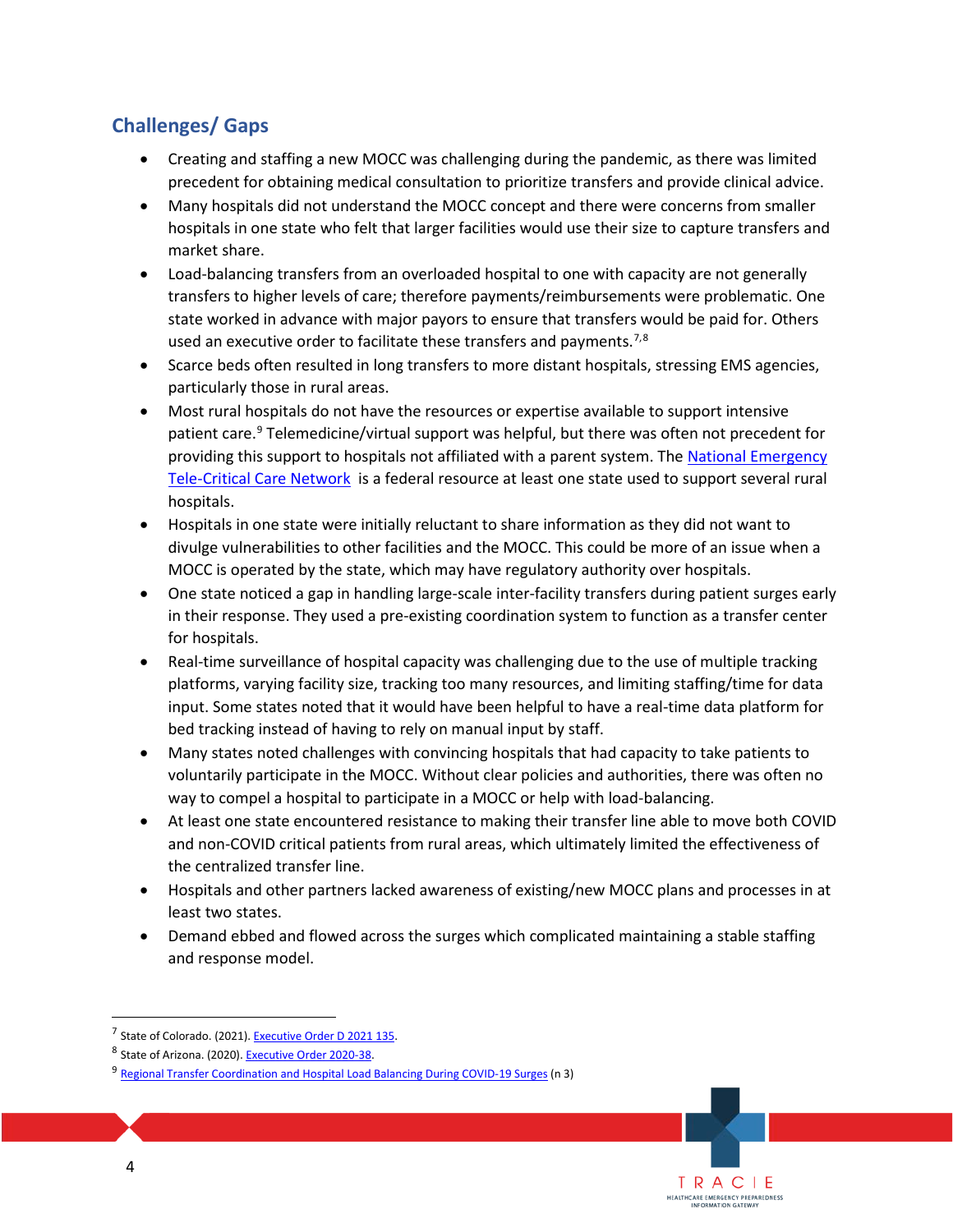- • When hospitals used shared wait lists, a patient could be listed at multiple hospitals and health transparent centralized wait list, but some larger healthcare systems resisted, so it was not systems as waiting for transfer. This caused duplication of effort; several hospitals erroneously thought they accepted the same patient. One state attempted to resolve this by creating a used.
- Triaging patients by priority and determining who can wait and for how long was extremely important. However, finding providers to do this and ensuring liability protection for them was challenging. "First-come, first-served" patient lists that some MOCCs wound up using were felt to be unfair, and hospitals with critically ill patients usually tried to work around these to expedite transfers.
- There is no source of ongoing funding for the majority of MOCCs.

### **Opportunities**

- • It is evident that MOCCs were useful and can ensure equal access and consistency of regional care in the future, particularly protecting disadvantaged populations.
- between MOCCs need to be clearly defined (this was particularly identified as an issue between • MOCC operations during COVID-19 were usually at the state level but can be valuable at the sub-state or inter-state level. Therefore interface, authorities, and operational constructs the states in the northwest but affected many states where referrals often cross state lines).
- Baseline capacity and situational awareness data sharing is helpful even if facilities are not requesting MOCC transfers or resources during an event.
- Policies and mechanisms need to be in place to:
	- o Assess patients for care/transfers needs
	- o Provide in-place consultation and resource support when feasible/appropriate
	- o Monitor hospital capacity and assign transfer/load-balance as appropriate
	- $\circ$  Provide a mechanism to ensure timely transfers when the current hospital does not provide the necessary services (e.g., dialysis) and a critical care consultant for the MOCC deems the need emergent, even if all hospitals are "full."
	- o Enhance EMS engagement in MOCC planning and load balancing. This may include operating the MOCC out of an existing public safety EMS coordination entity.
- • Hospital associations and major healthcare systems may be well positioned to help lead MOCC planning or potentially host operations and provide subjective information sharing (some hospitals are wary of the state's hospital regulatory powers versus sharing information about surge conditions). However, these associations and systems may not have the authority or desire to compel participation in the MOCC or transfers when inpatient capacity is reached.
- transcend jurisdictional boundaries, and defines the operational policies in advance of an • State executive branch and public health authorities, statutes, state rules, and MOUs should all be leveraged to create a system that engages all hospitals and medical transport resources, can incident, with a clear process for incident-specific policy development, approvals, and authorities.
- The federal role in supporting MOCCs, both in the planning and operational phases (particularly as it affects inter-state coordination), should be defined and communicated to states.

TRACIE HEALTHCARE EMERGENCY PREPAREDNESS INFORMATION GATEWAY